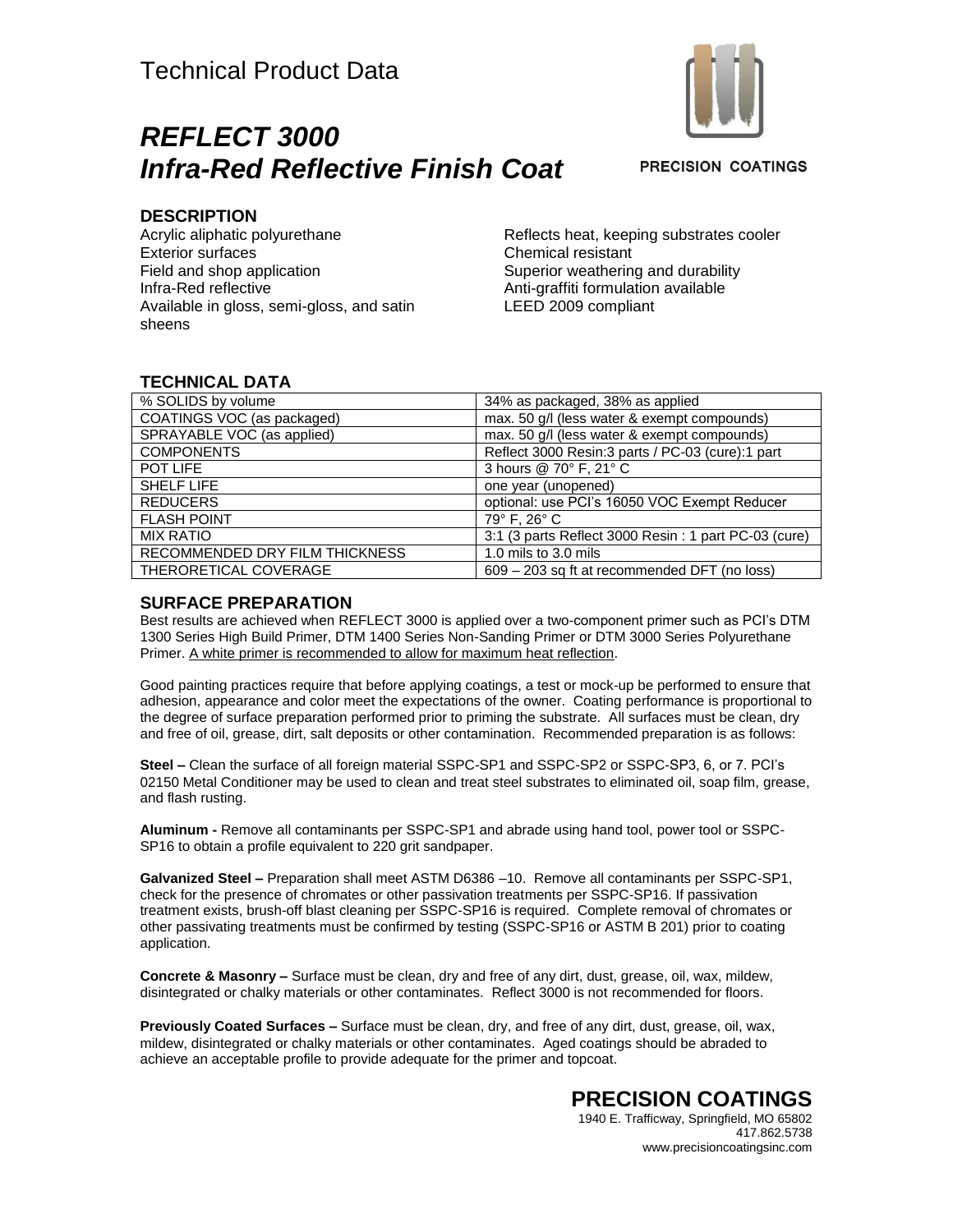# *REFLECT 3000 Infra-Red Reflective Finish Coat*



**PRECISION COATINGS** 

## **INSTRUCTIONS – MIX RATIO**

Stir or shake each container before mixing together. Mix thoroughly 3 parts REFLECT 3000 with 1 part PC-03 Polyurethane Activator.

**Reduction is not necessary.** However, paint may be reduced up to 10% by volume using acetone or PCI's 16050 VOC Exempt Reducer.

For faster cure times, add up to 8 oz of PCI's 12030 Urethane Accelerator per activated gallon of topcoat. For fisheyes or other related surface defects**,** add 1 oz of PCI's Fisheye Remover, #15000, per activated gallon of topcoat.

#### **APPLICATION FOR SOLID COLORS**

**Environmental Conditions:** Air and surface temperature must be above 50º Fahrenheit and no more than 95° Fahrenheit. Surface temperature must be at least 5°F (3°C) above the dew point. **Application:** Solid colors may be applied by spray, roller and brush application**.** Metallic colors should be applied by spray application only. Allow a 5 to 10 minute flash time between coats if spray applied. Recommended film thickness is 1.0 to 3.0 mils DFT. For detailed metallic and iridescent application instructions, see Precision Metallic and Iridescent Guidance.

#### **SPRAY GUN SET-UP & PRESSURE**

| <u>Type</u>         | Fluid Tip                                                                                                                                             | <b>Spraying Pressure</b>  |
|---------------------|-------------------------------------------------------------------------------------------------------------------------------------------------------|---------------------------|
| Siphon Feed         | $1.4$ mm $- 1.7$ mm                                                                                                                                   | 40-65-PSI                 |
| <b>Gravity Feed</b> | $1.3$ mm $-1.4$ mm                                                                                                                                    | 40-65 PSI                 |
| <b>HVLP Siphon</b>  | $1.6$ mm $- 1.8$ mm                                                                                                                                   | max. 10 PSI @ the air cap |
| <b>HVLP Gravity</b> | $1.3$ mm $-1.5$ mm                                                                                                                                    | max. 10 PSI @ the air cap |
| Pressure Pot        | 1.1 mm- $1.3$ mm                                                                                                                                      | 29 PSI - 58 PSI           |
| Airless Spray       | Double Orifice 312 through 512 Fine Finish Tips for clears and solid colors only.<br>Airless spray application not recommended for metallic finishes. |                           |

### **DRY TIMES**

| may be air dried or force dried |                                                                                            |
|---------------------------------|--------------------------------------------------------------------------------------------|
|                                 | Dry times $@$ 70°F (21°C) and 50% RH                                                       |
| Dust Free                       | 15 minutes                                                                                 |
| <b>Tack Free</b>                | 3 hours                                                                                    |
| Dry Time                        | 24 hours                                                                                   |
| Recoat                          | May be recoated with itself at any stage. Sanding will become necessary after 24<br>hours. |
| Force Drying:                   | 140° F for 20 min. Allow a 10 min. cool down time.                                         |

### **CLEAN UP**

Clean all spray equipment immediately after use. Acetone may be used to clean spray equipment. PCI's 17000 Gun Cleaner is a VOC exempt cleaner and is recommended for cleaning application equipment used to apply the REFLECT 3000 system. Refer to Material Safety Data Sheet for proper handling of products listed in this bulletin.

*DISCLAIMER: The technical information and suggestions for use have been complied for your guidance and usage. Such information is based on Precision Coatings, Inc. experience and research and is believed to be reliable. As PCI has no control over conditions in which the product is used, stored, or otherwise handled, the above information does not constitute a warranty. Buyers must assume responsibility for the suitability of the product for their purposes*

11/2016

## **PRECISION COATINGS** 1940 E. Trafficway, Springfield, MO 65802

417.862.5738 www.precisioncoatingsinc.com